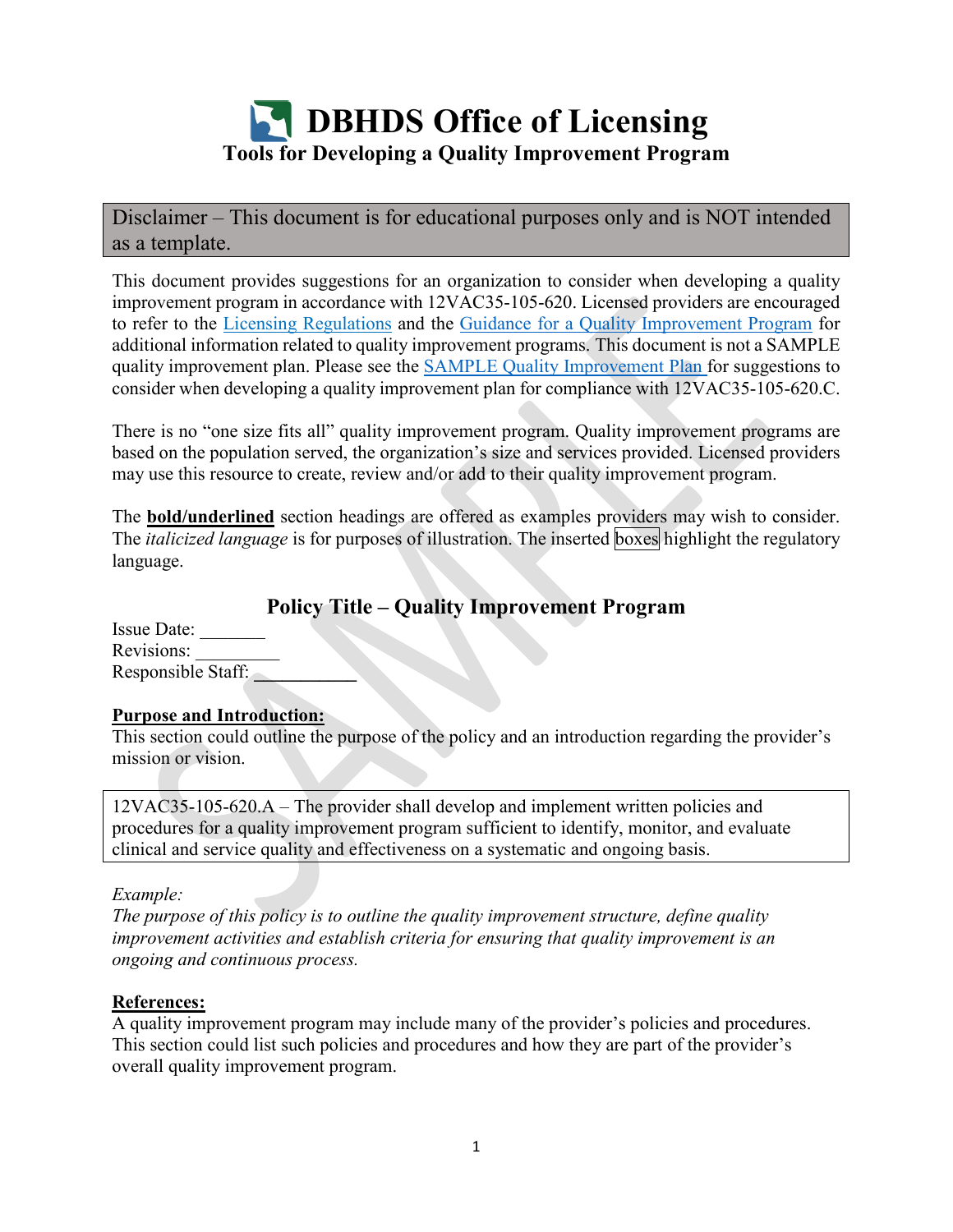### *Examples:*

- *Risk management policy*
- *Serious incident reporting policy*
- *Root cause analysis policy*
- *Employee training policy*
- *Infection control policy*
- *Records management policy*
- *Medication management policy*

# **Definitions and Acronyms:**

This section could define terms used in this policy and specific to this organization.

*Examples:*

- *12VAC35-105-20 defines a quality improvement plan as a "detailed work plan developed by a provider that defines steps the provider will take to review the quality of services it provides and to manage initiatives to improve quality. A quality improvement plan consists of systematic and continuous actions that lead to measurable improvement in the services, supports and health status of the individuals receiving services."*
- *Executive leadership team includes the executive officer, program manager, nursing director, risk manager.*
- *Quality improvement plan means the provider's work plan which is reviewed and updated at least annually (every 365 days).*

# **Leadership:**

The provider may include senior leadership's commitment to a quality improvement culture which sets the tone for the organization and ensures that quality improvement initiatives are consistent with the provider's mission and strategic plan. The organization could also outline here how stakeholder involvement is fundamental to a well-designed and person-centered quality improvement system.

# *Examples:*

- *The provider's leadership holds managers accountable for quality improvement activities and creates an environment that promotes quality improvement efforts.*
- *Leadership values the input of stakeholders including individuals served and their authorized representatives as applicable.*

# **Guiding Principles:**

Best practice for a quality improvement program is to identify guiding principles.

*Examples:*

- *Customer focused*
- *Data informed*
- *Leadership involvement*
- *Employee empowerment*
- *Continually improve all processes*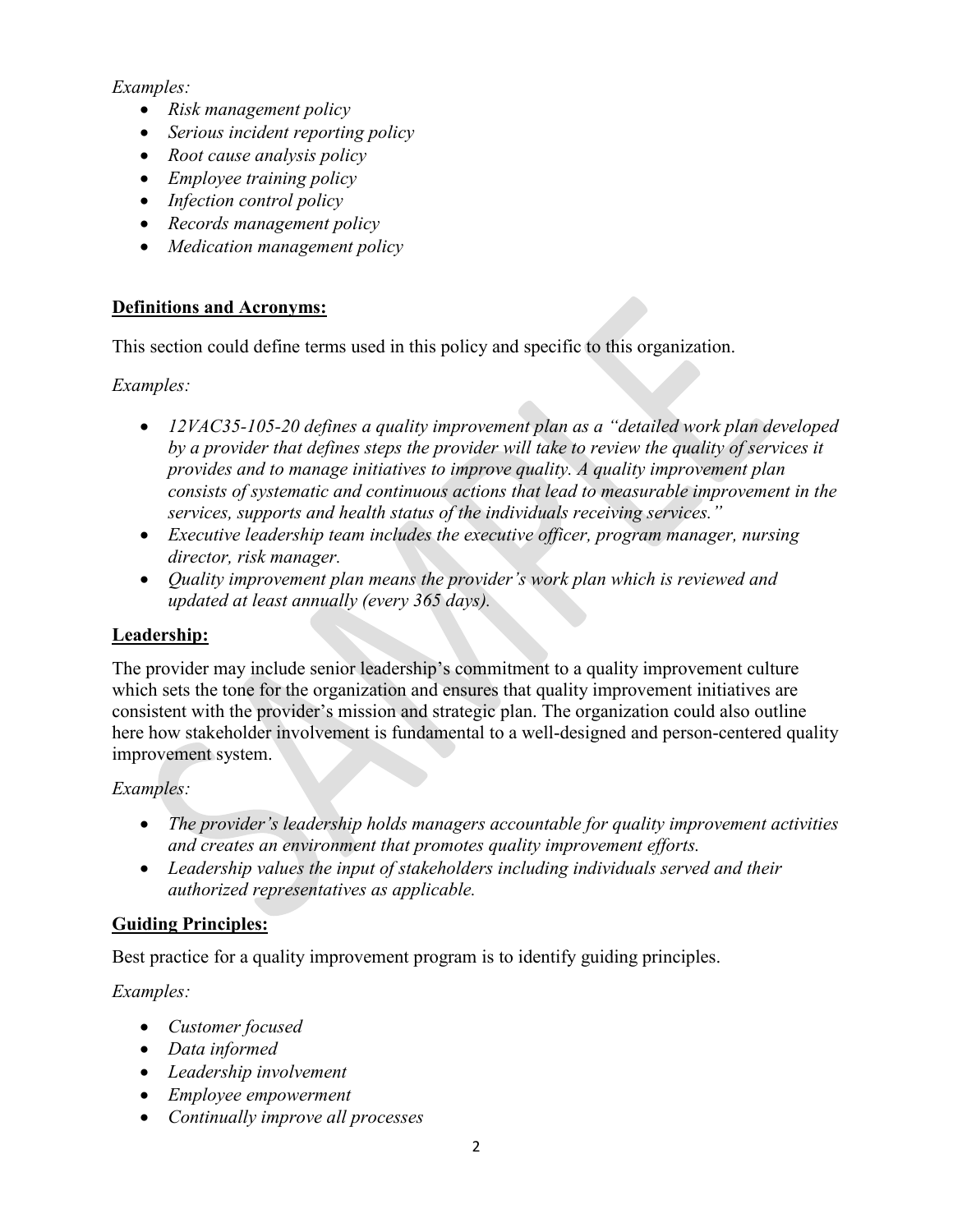### **Structure:**

The provider may have committees, councils, teams, or workgroups responsible for leading quality improvement activities. Depending on its size, the provider may have one committee that is responsible for all quality improvement activities or multiple subcommittees that report to a larger committee or council. Some smaller provider organizations may incorporate these activities in regular staff meetings. No matter the structure, the provider's meeting minutes provide documentation of quality improvement activities.

### *Examples:*

- *The provider's quality improvement committee meets monthly, reviews and analyzes data and receives reports from the safety committee.*
- *The provider's quality improvement council is charged with approving quality improvement initiatives or performance improvement projects.*
- *Staff meetings include progress toward meeting annual goals and objectives as well as corrective action plans.*

### **Quality Improvement Tools and Models**

This section could outline the systematic approach or quality improvement model the provider utilizes as well as the tools the provider incorporates into their quality improvement program. These tools help address systemic problems, prevent future adverse events, improve processes and promote sustained improvement. The provider could include information on how the chosen models/tools are utilized in the quality improvement program.

12VAC35-105-620.B – The quality improvement program shall utilize standard quality improvement tools, including root cause analysis and shall include a quality improvement plan.

### *Examples*

- *Aim, Measure, Change*
- *Plan, Do, Study Act (PDSA)*
- *Root Cause Analysis (RCA)*
- *Failure Modes and Effect Analysis (FMEA)*
- *Process Mapping*
- *Pareto Chart*
- *Brainstorming*
- *Focus, Analyze, Develop, Execute (FADE)*
- *Run Chart*

### **Processes:**

This section could outline the quality improvement processes the provider follows. This could include data monitoring, record audits, feedback from employees, implementation of corrective action plans, review of serious incidents, recommendations of root cause analyzes or other quality improvement activities.

12VAC35-620.C.1. – The quality improvement plan shall be reviewed and updated at least annually.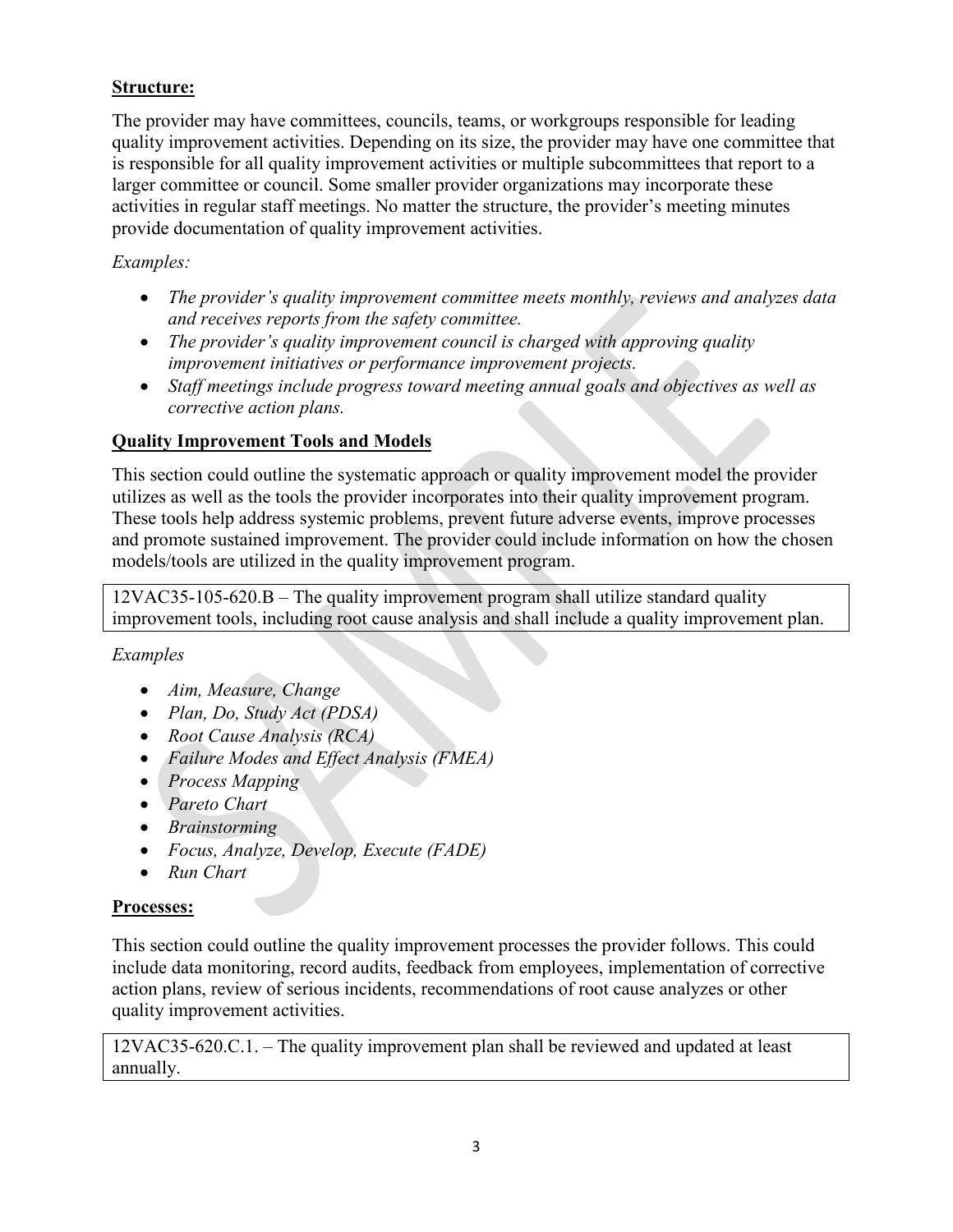*Examples:*

- *The provider's quality council meets regularly (monthly/quarterly) to analyze data and trends. Ongoing qualitative and quantitative record reviews are analyzed for trends and opportunities for improvement.*
- *A calendar of quality improvement activities outlines when reports and/or data are reviewed.*
- *The provider updates the quality improvement plan at least annually (365 days) but may update more frequently such as when there is a change of services or the addition of corrective action plans.*

12VAC35-105-620.C.4 – The quality improvement plan shall monitor implementation and effectiveness of approved corrective action plans.

*Examples:*

- *The provider's executive leadership reviews citations and monitors the implementation of pledged corrective action plans (CAPs).*
- *When citations are received, the provider reviews the quality improvement plan to determine whether it is sufficient to address the pledged CAP or to update the plan. The provider documents this decision in meeting minutes.*

12VAC35-105-620.C.5 – The quality improvement plan shall include ongoing monitoring and evaluation of progress toward meeting established goals and objectives.

*Examples:*

- *Progress in meeting established goals and objectives is a critical part of quality improvement activities. The goals and objectives are monitored (monthly/quarterly) and based on identified trends, the provider initiates quality improvement projects.*
- *An addendum to the quality improvement plan outlines the data and meeting minutes reflect the quality improvement committee's discussion regarding progress toward meeting the goals and objectives.*
- *If progress is not demonstrated, the provider identifies barriers to improvement and/or makes changes to the goals/objectives.*
- *When a goal/objective is met, the committee determines the necessity for continuing to monitor or focuses on other priorities.*

12VAC35-105-780.5 – The provider shall review medication errors at least quarterly as part of the quality assurance in 12VAC35-105-620.

*Examples:*

- *The provider reviews medication errors at least quarterly to identify systemic issues and makes recommendations for improvement.*
- *Policies and procedures related to medication administration are reviewed and then updated to reflect implemented improvements. .*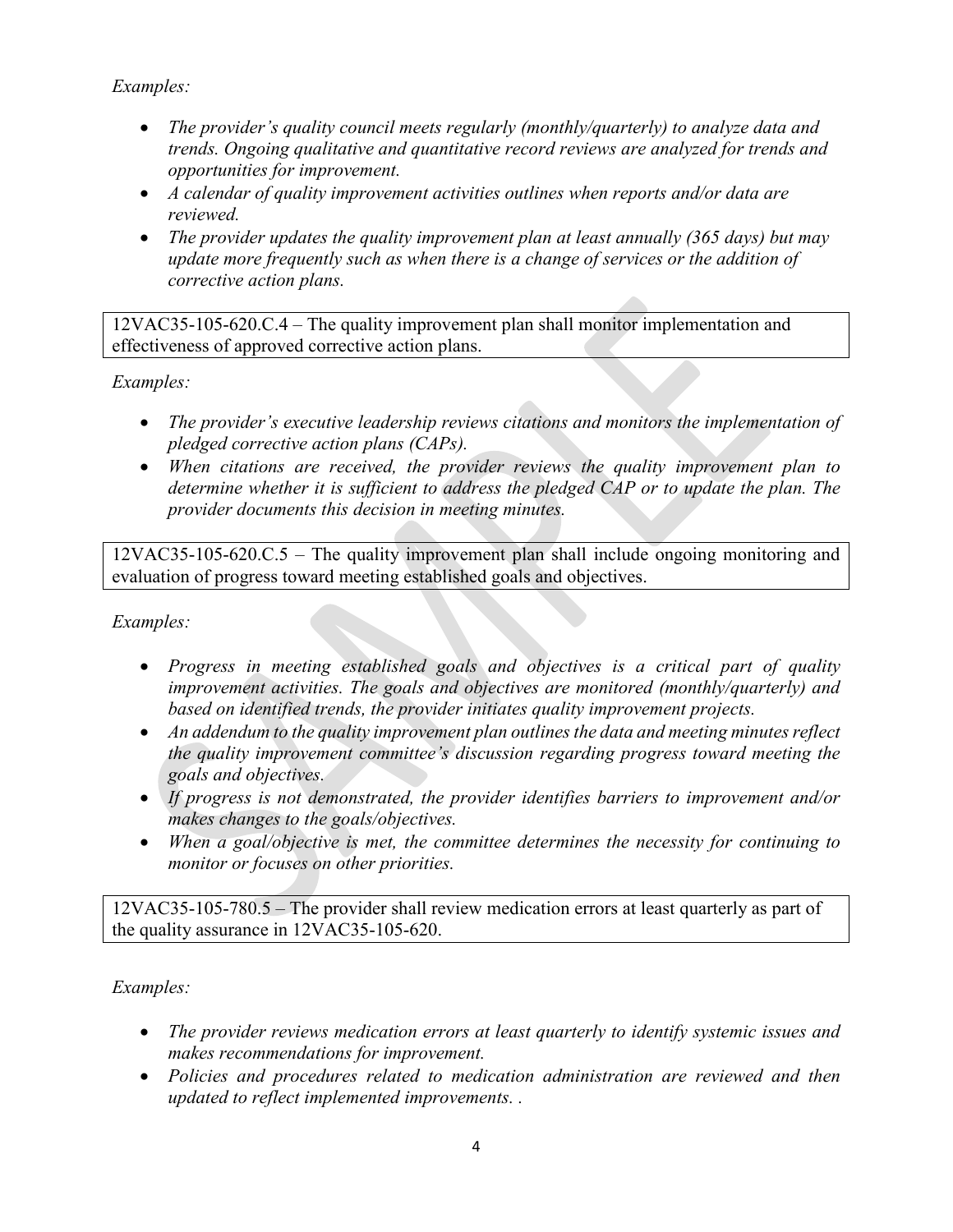12VAC35-105-160.C – The provider shall collect, maintain, and review at least quarterly all serious incidents, including Level I serious incidents, as part of the quality improvement program in accordance with 12VAC35-105-620 to include an analysis of trends, potential systemic issues or causes, indicated remediation, and documentation of steps taken to mitigate the potential for future incidents.

*Examples:*

- *The quality improvement committee reviews all serious incidents, including Level I serious incidents, at least quarterly.*
- *The risk management committee provides a quarterly report of analysis of trends and recommendations to mitigate the potential for future incidents.*

12VAC35-105-620.E – Input from individuals receiving services and their authorized representatives, if applicable, about services used and satisfaction level of participation in the direction of service planning shall be part of the provider's quality improvement plan. The provider shall implement improvements, when indicated.

# *Examples:*

- *A formal survey is administered as well as complaints/comments received from individuals receiving services and their authorized representatives, if applicable.*
- *Input/feedback from stakeholders is reviewed by the quality committee.*
- *The executive leadership conducts meetings and focus groups to obtain input.*

# **Criteria:**

This section could outline the criteria the provider will use in their quality improvement activities related to 12VAC35-105-620.D.1-3.

12VAC35-105-620.D – The provider's policies and procedures shall include the criteria the provider will use to: 1. establish measurable goals and objectives; 2. Update the provider's quality improvement plan; and 3. Submit revised corrective action plans to the department for approval or continue implementing the corrective action plan and put into place additional measures to prevent the recurrence of the cited violation and address identified systemic deficiencies when reviews determine that a corrective action was fully implemented but did not prevent the recurrence of the cited regulatory violation or correct a systemic deficiency pursuant to 12VAC35-105-170.

# *Examples:*

- *When developing goals and objectives for the quality improvement plan, the provider considers one or several criteria for establishing goals and objectives.* 
	- o *The goal/objective matters to the licensed provider as it has the potential to result in improved outcomes for the population served or improvement in the provider's processes.*
	- o *The goal/objective relates to the agency's purpose, mission, and vision.*
	- o *The data sources are available for measuring improvement; baseline data is available.*